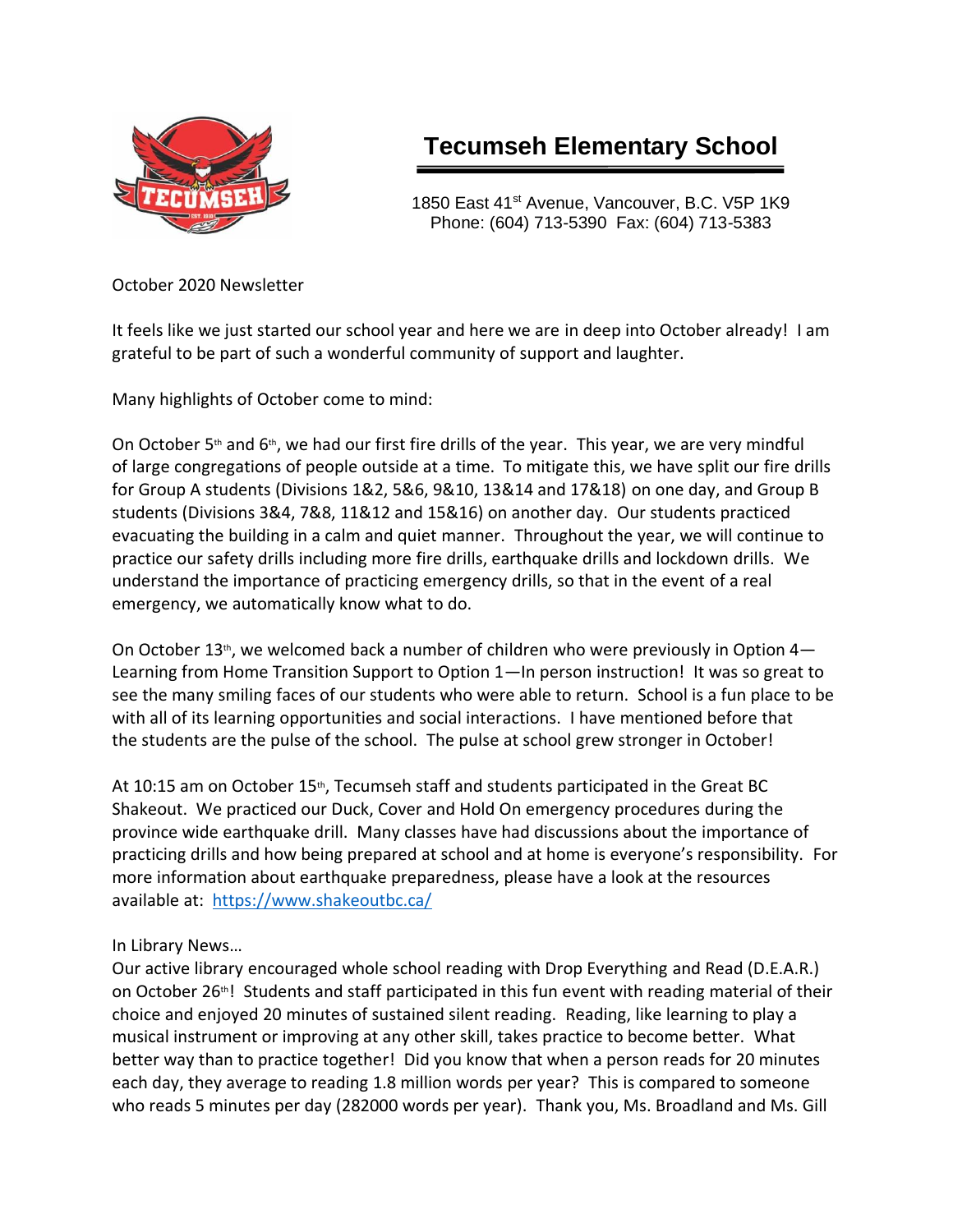for organizing this fun event for us. Lots of people were "caught" reading and we were happy to be "caught"!

Our library remains open for our Option 4 students to come by invitation to borrow books from the library! Students are encouraged to reach out to their teachers to arrange for a time to come to the school to borrow some books for home reading! Curbside pickup of library books happens every Monday from 9:10am-9:40am

## **Virtual Book Fair**

Tecumseh's Book Fair is going online, so save the date! From November 2nd-16th, discover the newest books hot off the press, from the comfort of your home. You will be able to shop using this link once it goes live on Monday, November 2nd:

## [tinyurl.com/yy4nwffe](http://tinyurl.com/yy4nwffe)

Orders are delivered right to your home! Free shipping on orders over \$35, otherwise shipping is \$6. Bonus: Every purchase supports our school library and keeps kids' reading. Thanks for your support!

Ms. Broadland & Ms. Gill Tecumseh Teacher-Librarians

## **Halloween!**

On October 30<sup>th</sup>, we look forward to some Halloween fun at Tecumseh! Here are a few Halloween reminders:

• Students are welcome to come to school in costume if they wish to do

so. *Costumes are optional.* Many students enjoy and look forward to seeing other kids (and staff) in costume. I wonder what my costume will be this year?

• Please keep in mind, **weapons are not allowed at school at any time**, even if they form part of the costume. **Please leave any items that look like guns/swords/knives/axes, etc. at home** so that they can be part of your child's costume for the evening's festivities. Light sabres are ok!

• Fragile parts of costumes should also be left at home so that they are intact and ready for Halloween night's festivities.

• **If your costume is very scary, please be mindful of our youngest students at Tecumseh.** If they look frightened of you, please remember to pull off the mask so that our youngest kids can recognize that it's just another kid under the mask.

• Remember that all break times are outside in the fresh air—if parts of the costume are fragile or not weather resistant, please plan ahead to be ready to go outside for the breaks. Some students may choose to remove their costume and leave it in their classroom before they head outside in their rain gear.